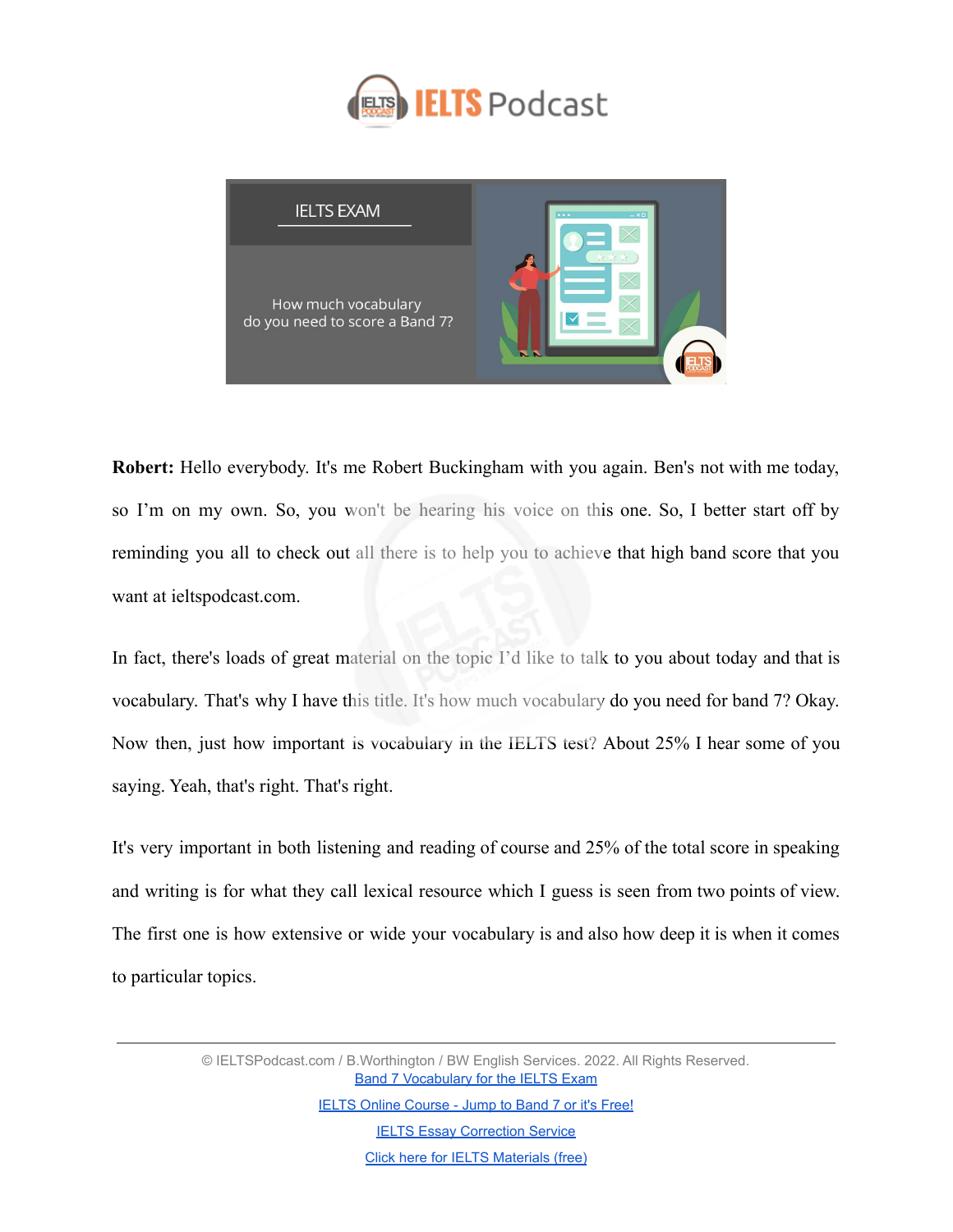



Now then, coming back to this title how much vocabulary do you need for a band 7, okay fine. I chose band 7 as the lowest the lowest grade that you're really hoping for. So, I'm possibly going to disappoint you or some of you when I say I don't honestly know.

You see, it all depends what we mean by vocabulary. Are we talking about words, just words? How many words do you know in your native language, in English, or any other language you also speak? And if you knew the answer to any of those questions, does it really matter?

Let's take a dictionary in English, a big one. The Oxford English Dictionary. Okay. It's one of the best I guess amongst several others which are very good. Just to take that example of it, that dictionary has about 170,000 words. So, I say that again: 170,000 different words as well as another 45,000 or so that it defines as out of use or obsolete.

That's a lot of words. We can't know them all, but counting words is one thing and talking about what they call word families or well if you want the official word, they're called lemmas that's

> © IELTSPodcast.com / B.Worthington / BW English Services. 2022. All Rights Reserved. **[Band 7 Vocabulary for the IELTS Exam](https://www.ieltspodcast.com/audio-tutorials/band-7-vocabulary-ielts-exam/?utm_source=blog_transcript&utm_medium=weekly&utm_term=&utm_content=&utm_campaign=post552)**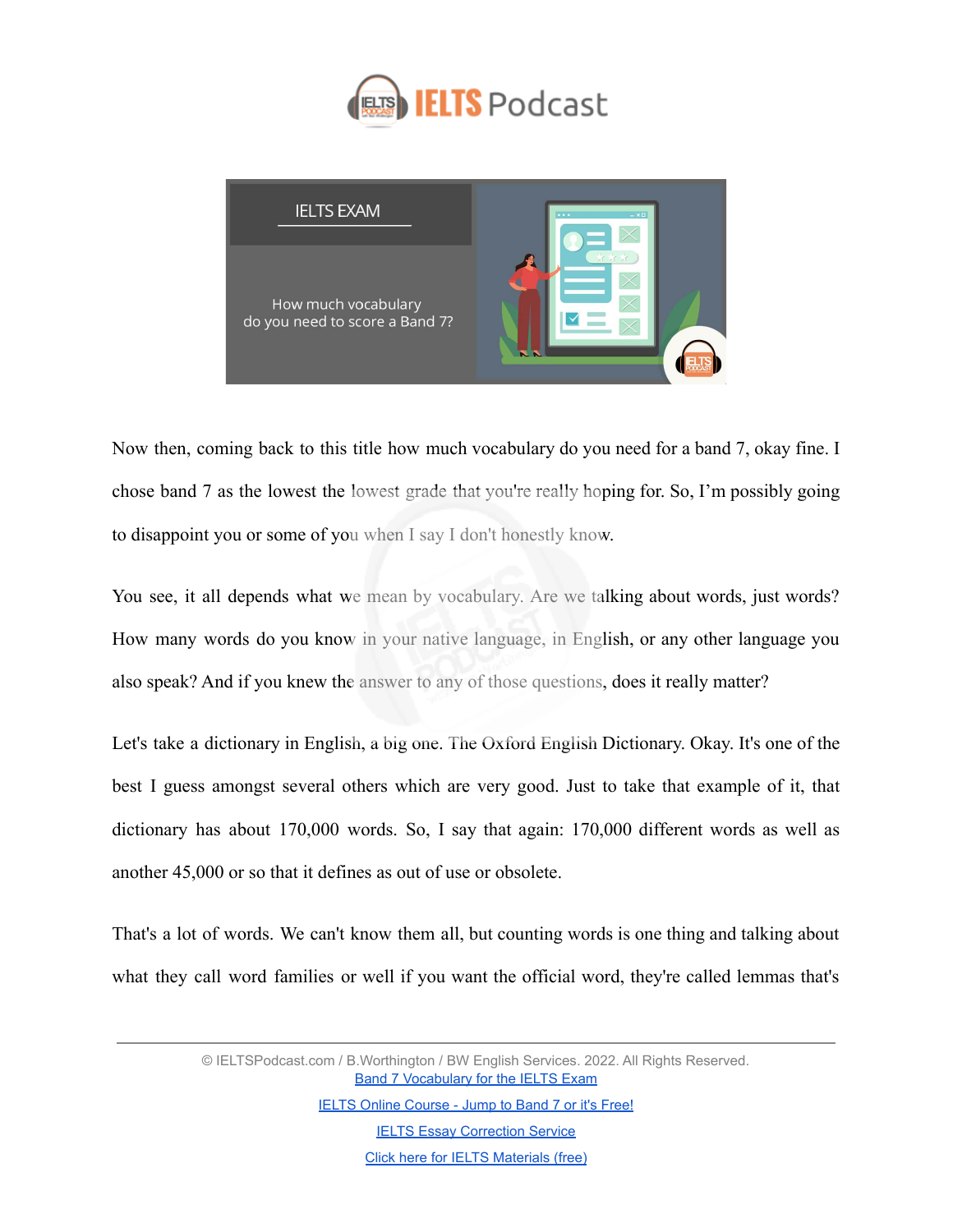



l-e-m-m-a-s is another thing altogether. A word family includes all the inflections and derivatives of a key or what they call a head word.

Take a simple example, very simple example from English. The word run. What have we got? Run, ran, running, runner; verb, adjective, noun. Nice and easy. Nice and easy. Four words, right? That's one family. I think I know that one pretty well. I hope you do, too. That's an easy one, right? That's one family.

Now, according to some experts on vocabulary, a native speaker would probably know about 20,000 word families. And someone taking IELTS? I've read all kinds of estimates from a basic kind of like 1,000 absolutely essential word families we would need for essential understanding and communication right up to anywhere between 6,000 and 9,000 word families, these lemmas.

And that would be I guess for your really top top top IELTS test takers. So, someone learning English who is really fluent what we call in terms of the European Framework of Reference for

> © IELTSPodcast.com / B.Worthington / BW English Services. 2022. All Rights Reserved. **[Band 7 Vocabulary for the IELTS Exam](https://www.ieltspodcast.com/audio-tutorials/band-7-vocabulary-ielts-exam/?utm_source=blog_transcript&utm_medium=weekly&utm_term=&utm_content=&utm_campaign=post552)**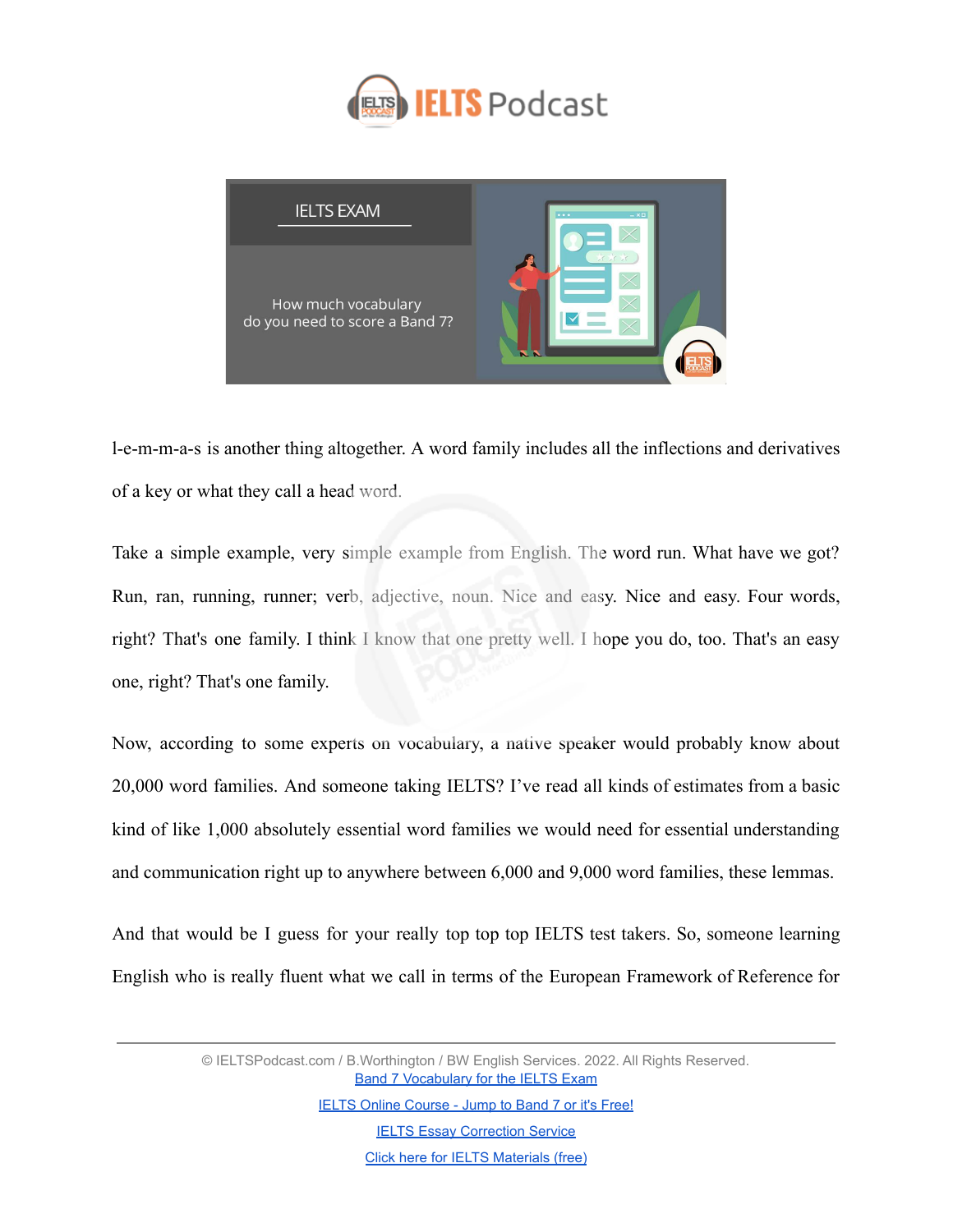



Language from a B1 to a C1 right up to a C2. Those kind of people who are saying yeah, just about bilingual.

So, wait a moment. Wait a moment. But even well before we start thinking about the difference between being able to recognize a word, understand it in context and actually using that word in my own speech or writing, of course I'm just the same as everybody else and you too know there are many words I understand, but would I use them? Probably not or maybe never use them in my own writing or when I'm speaking.

So, at the same time, we must also remember that words do not exist in isolation. They're always going to be happy side by side with other words that they often keep company with, what we call collocations. You've probably heard that word a lot. I know it's one of Ben's favorite words and he's quite right. Words stick together with other words. They may make friends with other words that have similar meanings, synonyms.

> © IELTSPodcast.com / B.Worthington / BW English Services. 2022. All Rights Reserved. **[Band 7 Vocabulary for the IELTS Exam](https://www.ieltspodcast.com/audio-tutorials/band-7-vocabulary-ielts-exam/?utm_source=blog_transcript&utm_medium=weekly&utm_term=&utm_content=&utm_campaign=post552)** [IELTS Online Course - Jump to Band 7 or it's Free!](https://www.ieltspodcast.com/online-ielts-course/?utm_source=blog_transcript&utm_medium=weekly&utm_term=&utm_content=&utm_campaign=post552)

**[IELTS Essay Correction Service](https://www.ieltspodcast.com/essay-correction-service/?utm_source=blog_transcript&utm_medium=weekly&utm_term=&utm_content=&utm_campaign=post552)** [Click here for IELTS Materials \(free\)](https://www.ieltspodcast.com/sign/?utm_source=blog_transcript&utm_medium=weekly&utm_term=&utm_content=&utm_campaign=post552)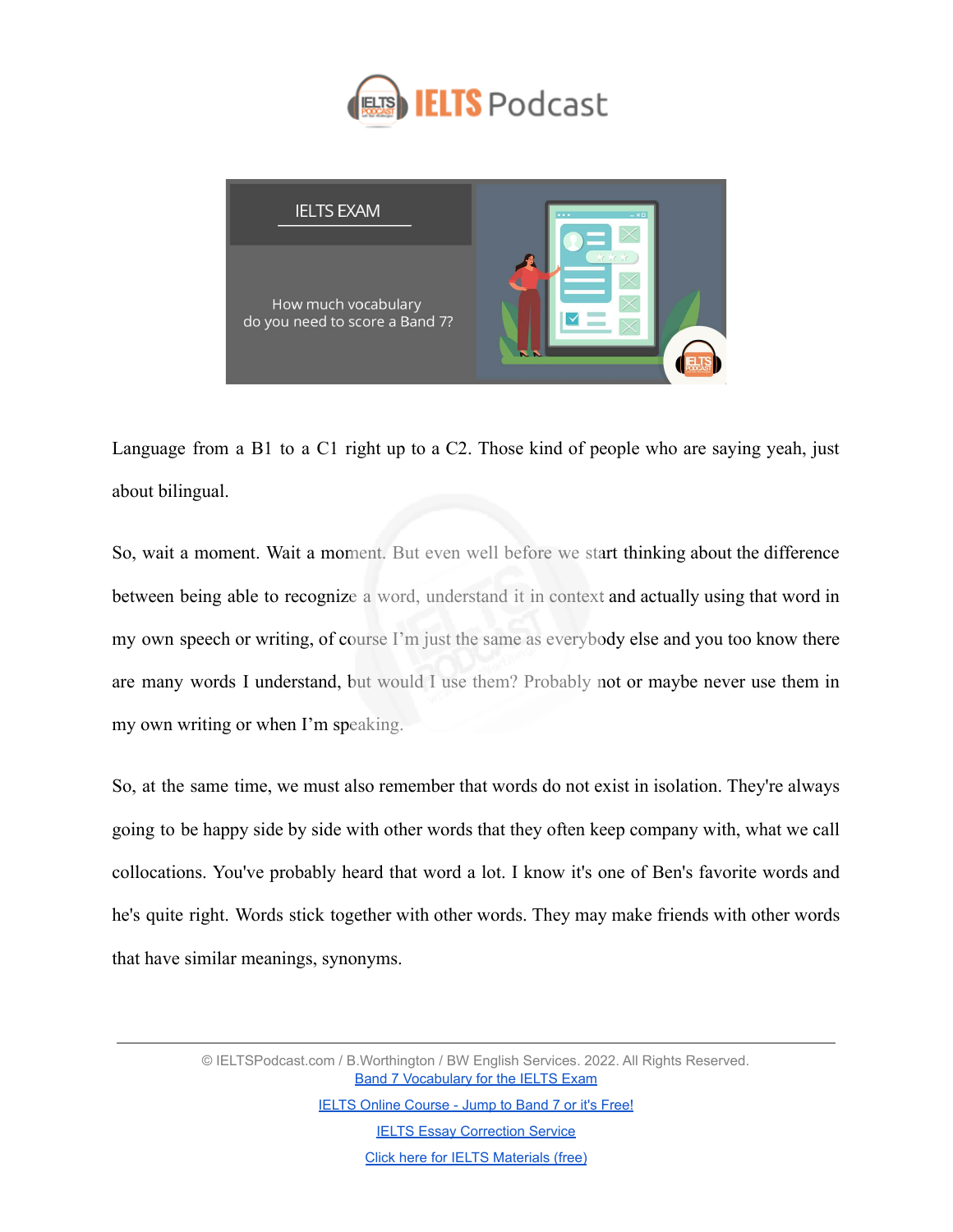



And as well as being a little bit worried, a little bit cautious perhaps in the company of words that have very dissimilar or different meanings, the antonyms. So, we've got collocations, synonyms, antonyms. You know that in the IELTS test everywhere we've got to paraphrase things. We got to see how words can be used similarly and in different ways.

Okay. Let's go back to that example of mine run. Run, ran, running, runner. Okay. I'm going to give a few examples of that word run. Do you know them all? Would you have problems understanding any of them? How many would you feel confident about using in your own speech or writing?

Here we go. Okay. Let's start with the easy ones. How fast can you run? Oh, I used to be able to run pretty fast. Usain Bolt ran 100 meters in 9.8 seconds. Oh dear, are you okay? How did you hurt your ankle? Well, I was running for the bus and slipped and fell. Oh dear. So, there I've got one, two, three, four uses of run, running, ran. Pretty easy, just as a verb. We all know that simple basic meaning of the verb to run.

> © IELTSPodcast.com / B.Worthington / BW English Services. 2022. All Rights Reserved. **[Band 7 Vocabulary for the IELTS Exam](https://www.ieltspodcast.com/audio-tutorials/band-7-vocabulary-ielts-exam/?utm_source=blog_transcript&utm_medium=weekly&utm_term=&utm_content=&utm_campaign=post552)**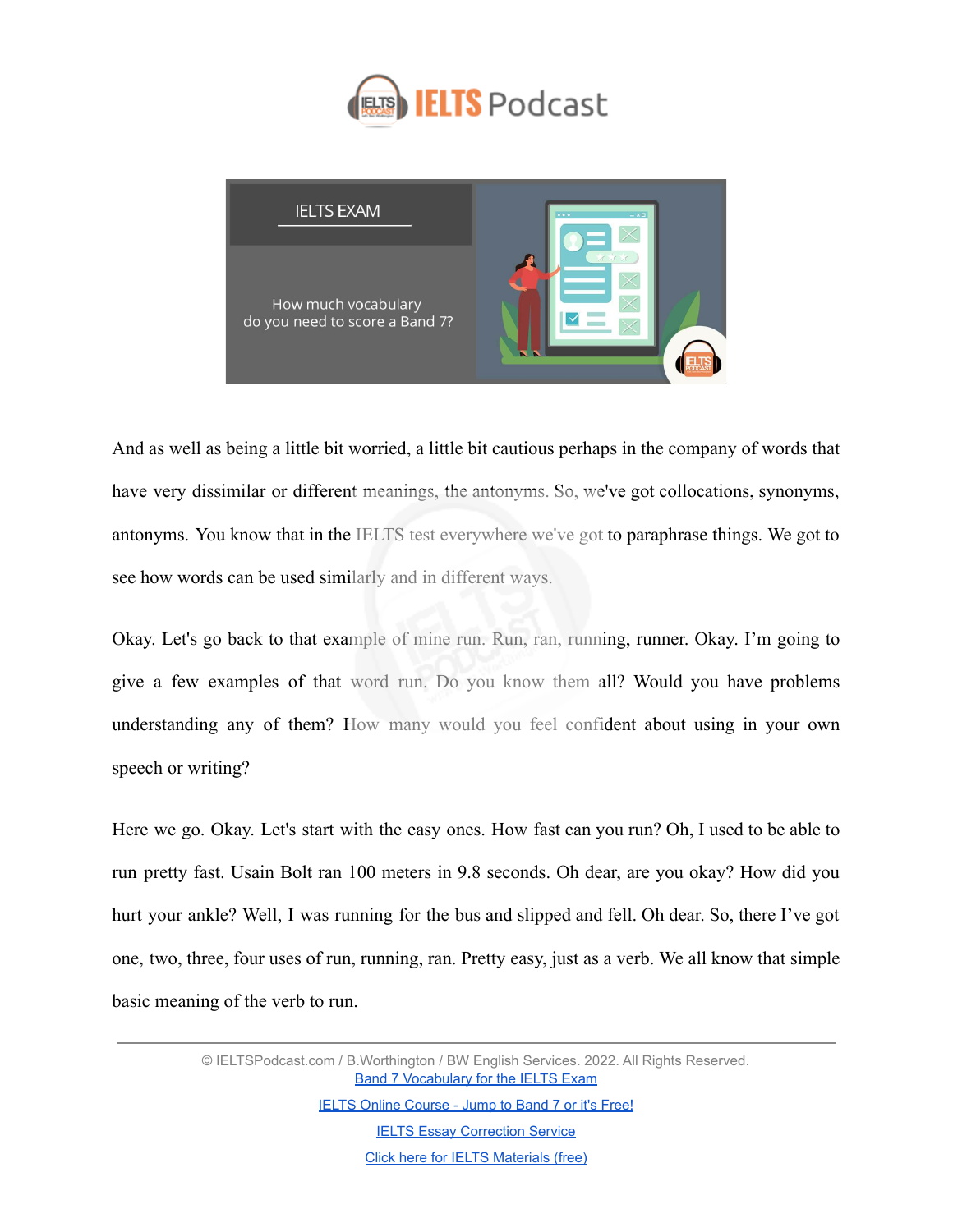



How about going on to runner? Okay. I think this is true, isn't it? They're amazing. Ethiopia, to take perhaps the most important country in this event, Ethiopia has many of the best marathon runners in the world. Okay. So, we've got the noun there; runners, athletes, long distance runners, 100 meter runners like Bolt, for example.

How about using running in this case? Though this is running as an adjective. Listen. I seriously believe that running water is the basis for progress in health and hygiene. Yes. We just depend on it, don't we? Fresh clean water. We go to the kitchen, to the bathroom, we turn on the tap or what the Americans call the faucet and out comes the water. It's running water. It's running water.

How about this for running? Did you know that-- I guess you did-- Joe Biden's running mate in the presidential election was Kamala Harris? They won and so she is now the vice president of the United States. In American politics they go in pairs, don't they? The president and the vice president and they run for office and you have your other person running with you and that's your running mate.

> © IELTSPodcast.com / B.Worthington / BW English Services. 2022. All Rights Reserved. **[Band 7 Vocabulary for the IELTS Exam](https://www.ieltspodcast.com/audio-tutorials/band-7-vocabulary-ielts-exam/?utm_source=blog_transcript&utm_medium=weekly&utm_term=&utm_content=&utm_campaign=post552)**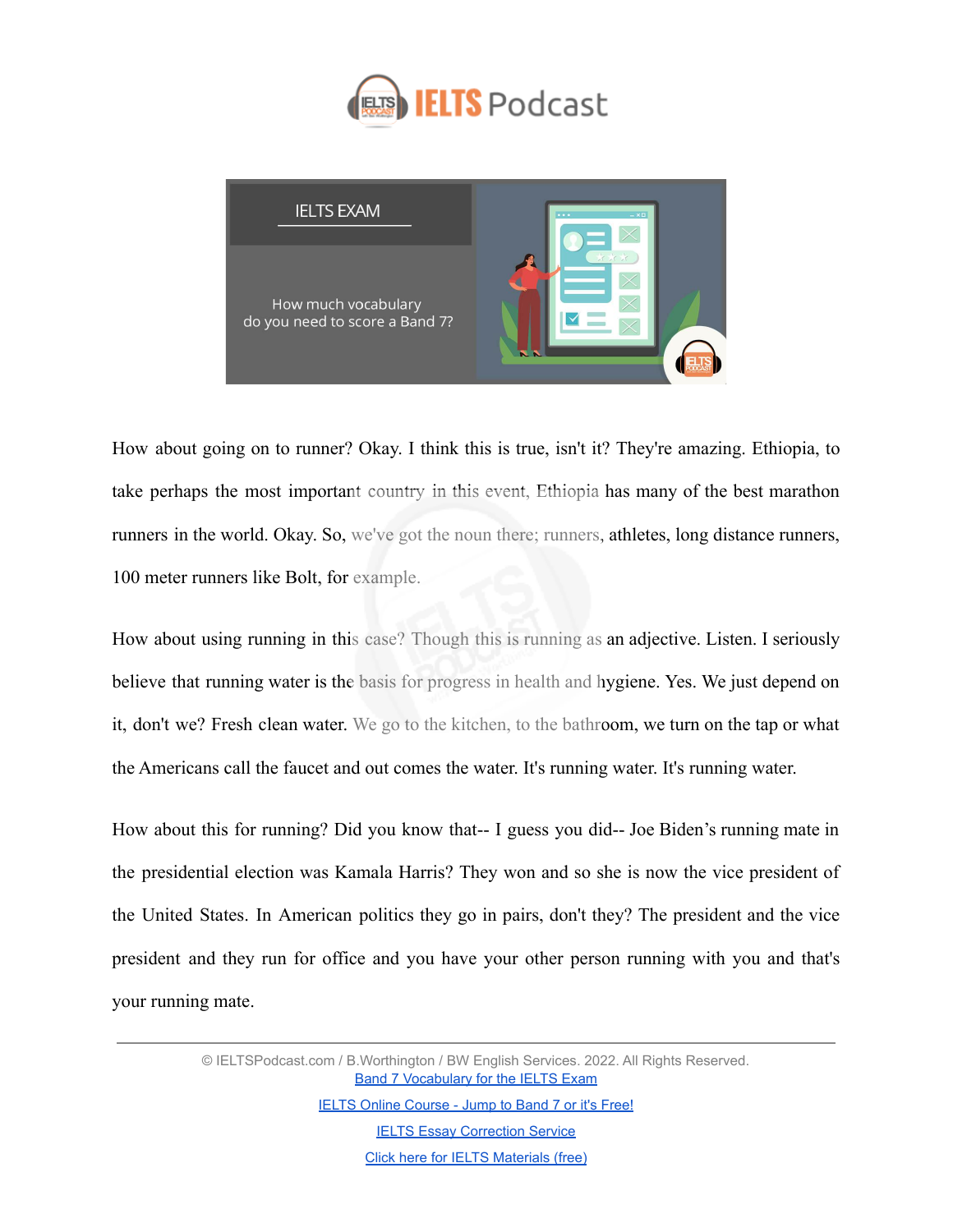



Interesting, isn't it? We're getting into meanings of run which are very much more idiomatic, aren't they? How about this one? Do you get this one? As soon as he saw the police were watching him he did a runner. Really? So, is he on the run? Yeah and they say he's dangerous. So, if you run into him be careful.

So, there I've got three examples where we would use expressions like to do a runner. Oh my God. I wouldn't advise you to use that in any formal context. It's very informal and what it means of course is he escaped. He ran away from the police. He did a runner. So, if you're on the run- he is on the run-- you are escaping from the authorities, from the police, for example.

And if you run into him, oh that could be dangerous, but often you run into your friends. You meet somebody just by chance. It's one of those many many many hundreds of phrasal verbs, the verb with a preposition which has a particular meaning.

> © IELTSPodcast.com / B.Worthington / BW English Services. 2022. All Rights Reserved. **[Band 7 Vocabulary for the IELTS Exam](https://www.ieltspodcast.com/audio-tutorials/band-7-vocabulary-ielts-exam/?utm_source=blog_transcript&utm_medium=weekly&utm_term=&utm_content=&utm_campaign=post552) [IELTS Online Course - Jump to Band 7 or it's Free!](https://www.ieltspodcast.com/online-ielts-course/?utm_source=blog_transcript&utm_medium=weekly&utm_term=&utm_content=&utm_campaign=post552) [IELTS Essay Correction Service](https://www.ieltspodcast.com/essay-correction-service/?utm_source=blog_transcript&utm_medium=weekly&utm_term=&utm_content=&utm_campaign=post552)**

> > [Click here for IELTS Materials \(free\)](https://www.ieltspodcast.com/sign/?utm_source=blog_transcript&utm_medium=weekly&utm_term=&utm_content=&utm_campaign=post552)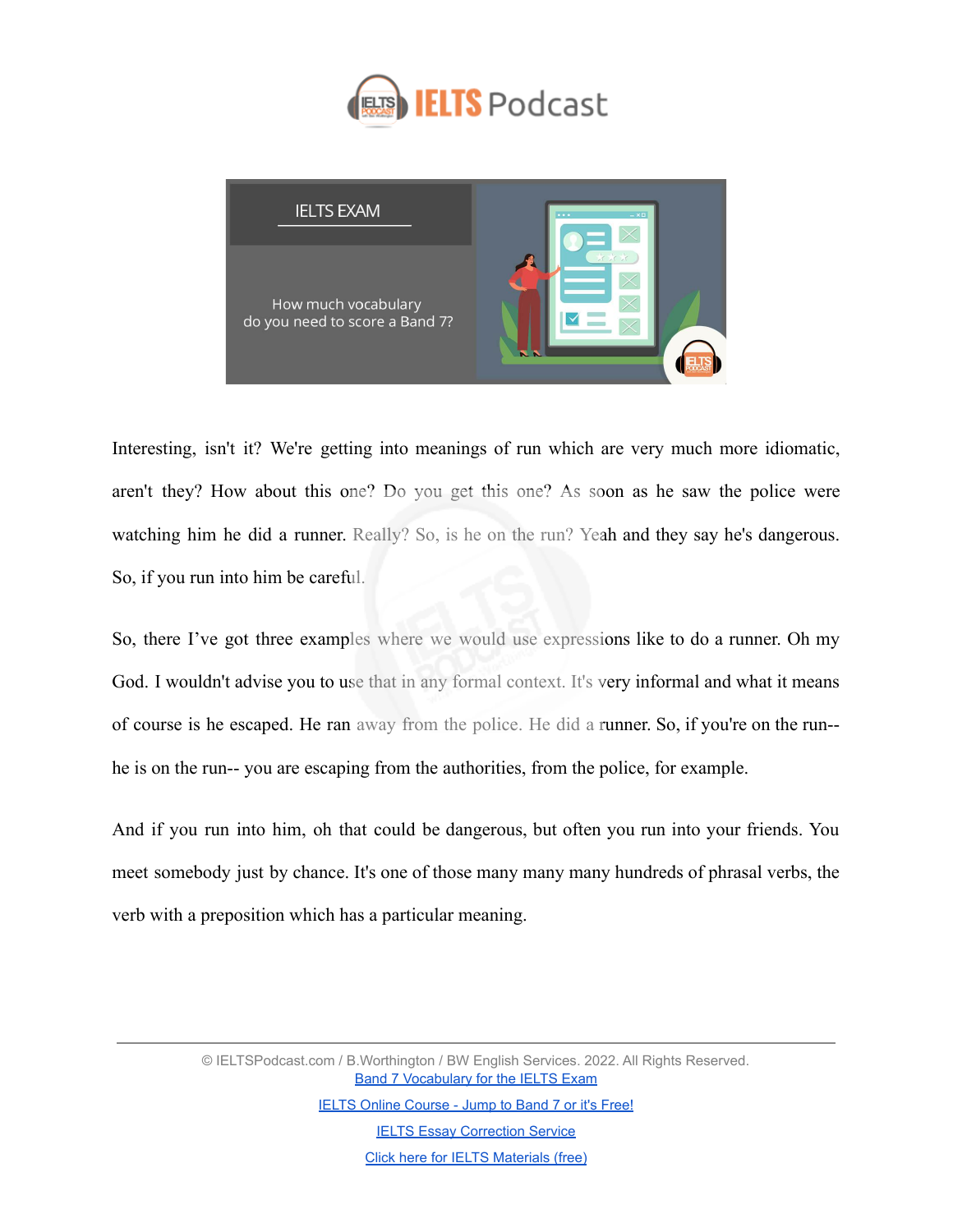



How about this? I'm going back to running and also the word run in a phrase. Listen to this. It's about sport. I'm very unhappy because oh my team is playing so badly. We've lost five games running. And I get the reply from my friend. Mine is just the opposite. We're on a great run. So, do you feel that one? I think I'm trying to make it pretty clear from the way I was saying it. If you lose five games running or of course alternatively, if you win five games running, it means in sequence just like the expression we often use in a row.

On a great run or of course the opposite on a terrible run, on a bad run means a series of consecutive events. If you're on a run it means you're winning, you're winning I never liked the idea of casinos in gambling, but some people who do enjoy that say oh, I'm winning. I'm winning. I'm going to play again. I'm on a run. I can't stop winning. I don't believe it.

Okay. Of course, I could go on and on and on and on. There are lots and lots of phrasal verbs with run. Let me give you a list. Run away, run off, run out, run out of cash, run into somebody or something. We just saw that one, didn't we? Run off with somebody or something, run down,

> © IELTSPodcast.com / B.Worthington / BW English Services. 2022. All Rights Reserved. **[Band 7 Vocabulary for the IELTS Exam](https://www.ieltspodcast.com/audio-tutorials/band-7-vocabulary-ielts-exam/?utm_source=blog_transcript&utm_medium=weekly&utm_term=&utm_content=&utm_campaign=post552)**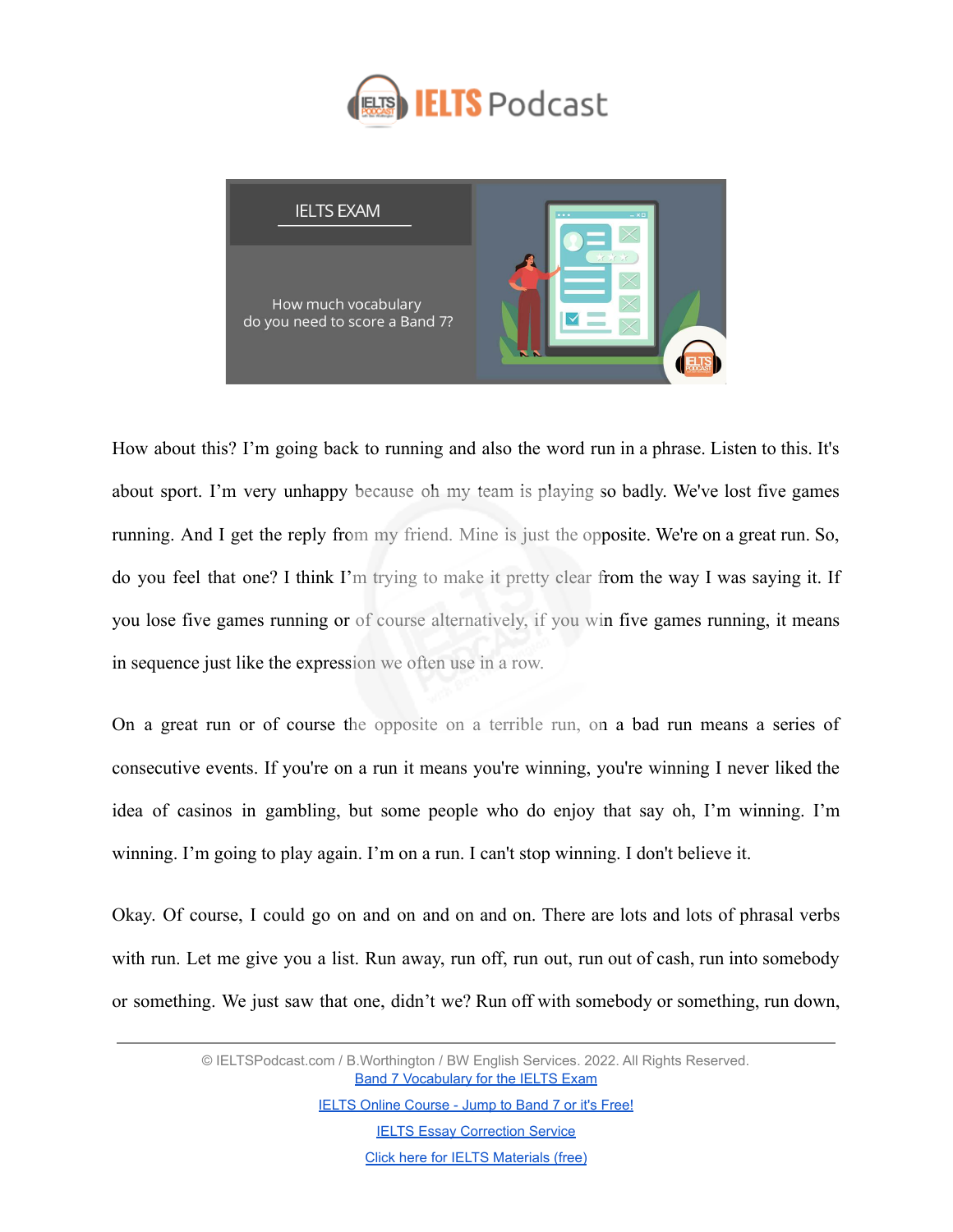



to look run down when you're looking tired or ill. Ooh, you look a bit run down. Are you feeling okay? Oh, I've been working so much. I feel very tired.

And also of course we talk about a run-down part of town; a part of the city which is in not good condition. It needs repairing. It needs work. It needs painting. It's run down. So, I don't know. How many of you could honestly say yes, I knew all of those ways of using run. I use them when I need them. Of course, I've been very confident in using that verb in all situations. Congratulations.

But of course, many of us would say oh, that's new for me. I didn't know that. Maybe some of you could say yes, I recognize all of those uses. I don't use all of them. Of course, that's the way we are with language. That's what language and vocabulary is. We can't know and use everything. We always understand more than we can actually produce, but how much vocabulary then do I need for that band 7?

> © IELTSPodcast.com / B.Worthington / BW English Services. 2022. All Rights Reserved. **[Band 7 Vocabulary for the IELTS Exam](https://www.ieltspodcast.com/audio-tutorials/band-7-vocabulary-ielts-exam/?utm_source=blog_transcript&utm_medium=weekly&utm_term=&utm_content=&utm_campaign=post552)**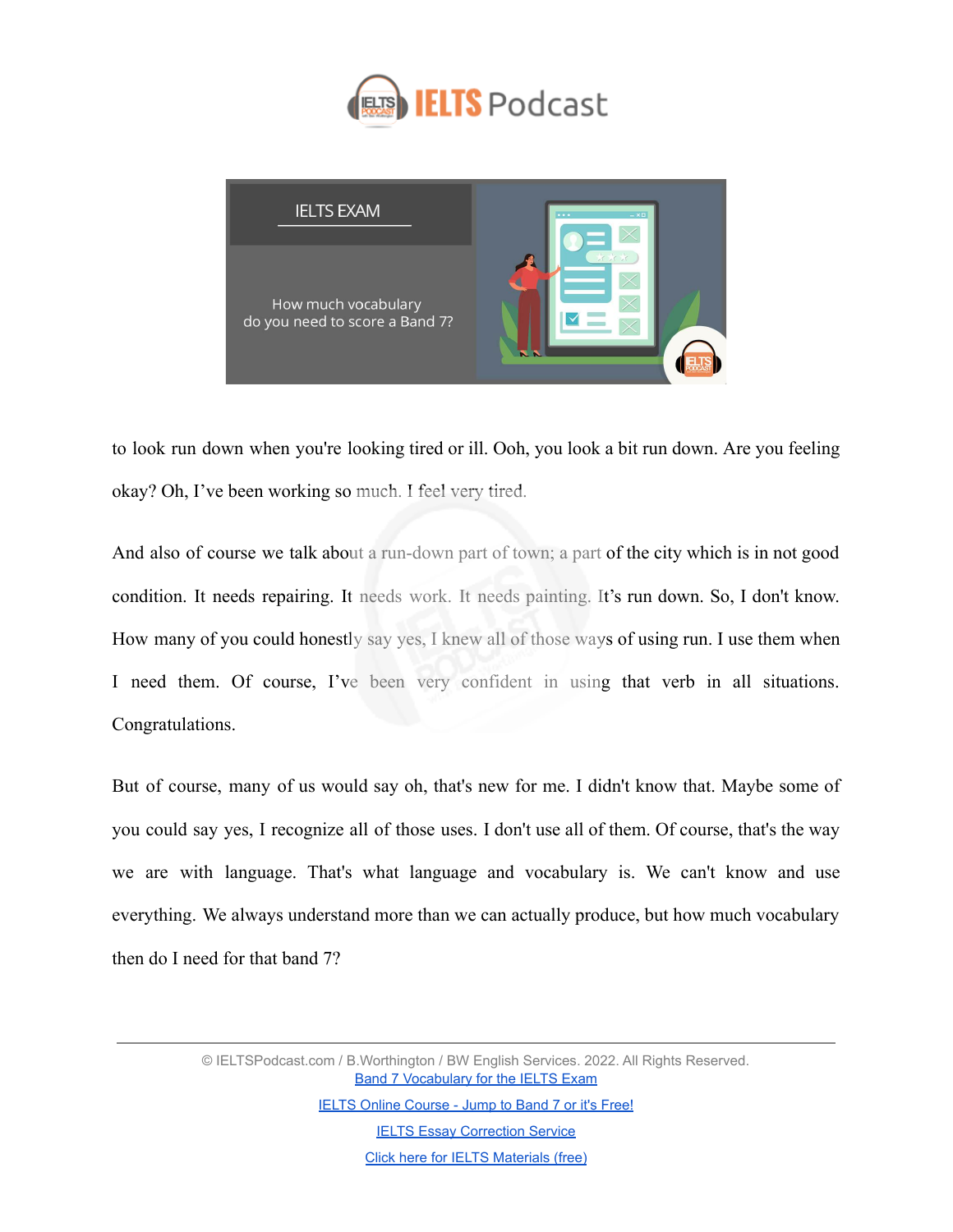



Okay. I really need to be very aware of the task ahead that exam I'm going to take and I might be saying to myself I know quite a bit of English. I've been studying for a long time. Maybe I even work with a few native speakers and I can read perfectly well and I think I understand almost everything. Yeah. I can speak pretty well too, but there's always more to learn and usually when we say that, we mean more vocabulary.

So, just give a few moments thought to what are the ways to do this? Of course it takes time and patience. Everybody agrees that there's a difference, for example between passive and an active word or active vocabulary. We obviously as I said can recognize a lot more than we actively use, but just about everybody else of course also agrees on the best ways to organize vocabulary learning.

That's why I'm not going to talk about it very much because it's everywhere. It's on your ieltspodcast.com. It's in other sources. It's in official ones and unofficial ones. They always tell

> © IELTSPodcast.com / B.Worthington / BW English Services. 2022. All Rights Reserved. **[Band 7 Vocabulary for the IELTS Exam](https://www.ieltspodcast.com/audio-tutorials/band-7-vocabulary-ielts-exam/?utm_source=blog_transcript&utm_medium=weekly&utm_term=&utm_content=&utm_campaign=post552)**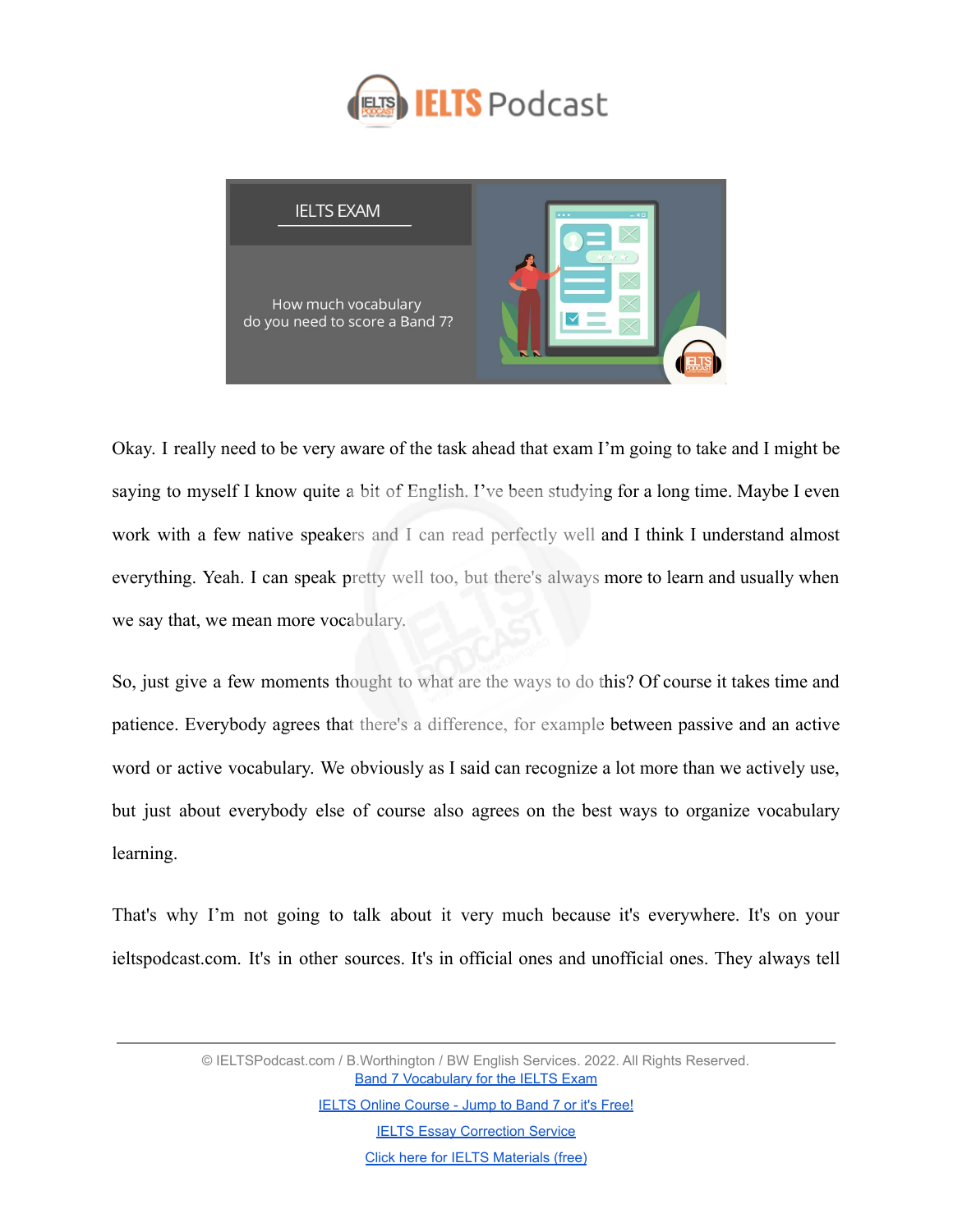



you the same things. They've been telling you this for about, oh I don't know how many years. I think about 20 years.

It says well, you should keep a special vocabulary notebook and note down new items in a very organized way. For example, it could be grammatical categories, synonyms, antonyms, and perhaps most important of all the context where you found the word. Write down that sentence. Write down that expression where you found it so you've got it as a reference and information about the word.

Of course IELTS and IELTS fans all over the world you are also particularly fond of word lists according to those topics. There are some very good ones here on ieltspodcast.com actually. They're useful, aren't they? All right. Education and I check the word list the essential words to use are associated with education or technology or whatever. These lists fit nicely into the range of IELTS topics that come up in all parts of the tests; education, technology, arts and culture, and so on.

> © IELTSPodcast.com / B.Worthington / BW English Services. 2022. All Rights Reserved. **[Band 7 Vocabulary for the IELTS Exam](https://www.ieltspodcast.com/audio-tutorials/band-7-vocabulary-ielts-exam/?utm_source=blog_transcript&utm_medium=weekly&utm_term=&utm_content=&utm_campaign=post552)**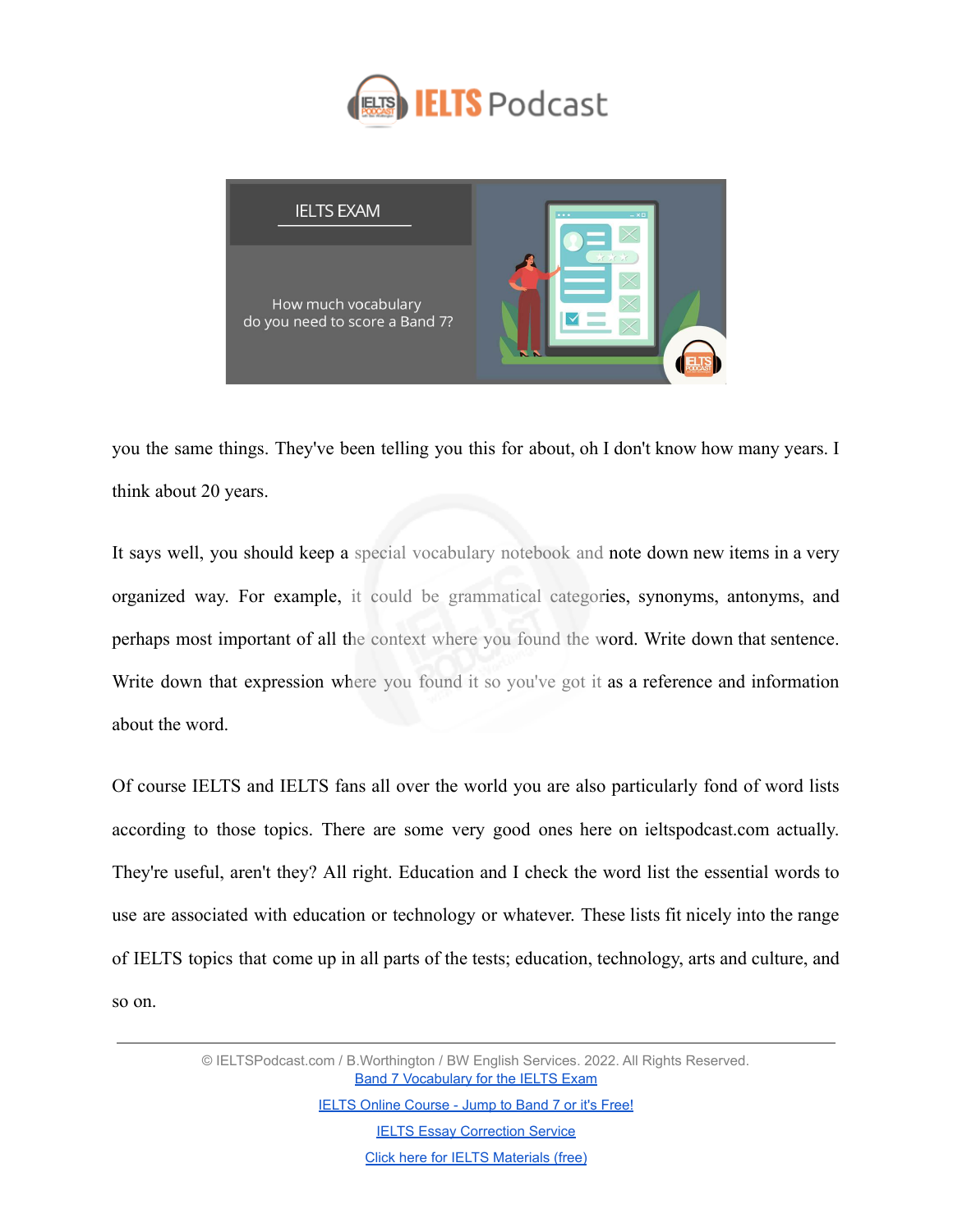



A good vocabulary learner is also someone of course who reads extensively, listens actively, tries to put into practice new things. I'm not going to go into great deals as I said on those things. This is advice you will find everywhere as I said. All you got to do is just Google it or get into ieltspodcast.com.

Reading extensively, noting your words, keeping your record of it, coming back to it, adding new meanings, looking at new things. Imagine a page that you could have on our word run, for example. How long would it be now if you added all of those meanings, all of those possible examples particularly the phrasal verbs?

Okay, but I think recording and noting down stuff is just the very important first stage. How do we make these new items part of our active vocabulary? There's an expression I came across recently on the IELTS Podcast tutorials online concerning vocabulary and I really liked it. Thanks, Ben. I don't know if it came from you. It probably did, but this is it.

> © IELTSPodcast.com / B.Worthington / BW English Services. 2022. All Rights Reserved. **[Band 7 Vocabulary for the IELTS Exam](https://www.ieltspodcast.com/audio-tutorials/band-7-vocabulary-ielts-exam/?utm_source=blog_transcript&utm_medium=weekly&utm_term=&utm_content=&utm_campaign=post552)**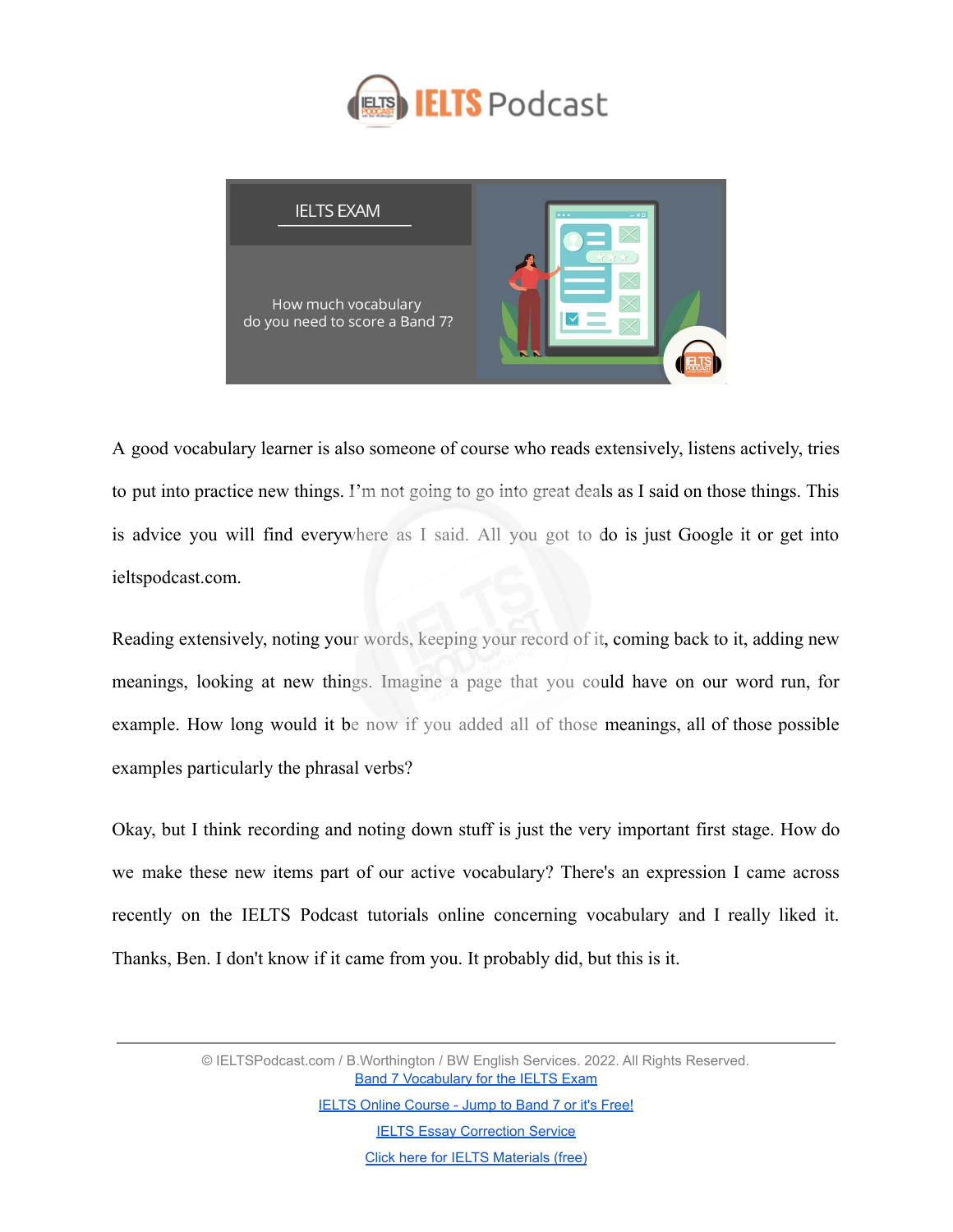



The word is hardwiring. Hardwiring a word or hardwiring the expression. I liked it because it means this: to hardwire something is to really make it part of you, make it part of your system. If you were like a computer of your wiring system in your brain and in your heart too making it really a part of you.

And I agree with what I read online in that tutorial 100% with the advice it gives. It said note it down. Work on it. How? By mimicking, imitating native speaker examples, sounding it out. There's nothing better. I've done it in other languages. You do it in English. You walk around talking to yourself. People think you're crazy, but don't worry about it too much. Just say the words to yourself. Say it out loud or say it quietly to yourself. Try it out. See if you feel comfortable using it. Invent your own examples.

Ask yourself and ask other people, too. Hey, can I say this like this? Is this okay? Is it all right? I've just tried it out. Do you think that's okay? Oh, I see. It's not quite right. Thank you very much. Go back again and revise your ideas and work it out again.

> © IELTSPodcast.com / B.Worthington / BW English Services. 2022. All Rights Reserved. **[Band 7 Vocabulary for the IELTS Exam](https://www.ieltspodcast.com/audio-tutorials/band-7-vocabulary-ielts-exam/?utm_source=blog_transcript&utm_medium=weekly&utm_term=&utm_content=&utm_campaign=post552)** [IELTS Online Course - Jump to Band 7 or it's Free!](https://www.ieltspodcast.com/online-ielts-course/?utm_source=blog_transcript&utm_medium=weekly&utm_term=&utm_content=&utm_campaign=post552) **[IELTS Essay Correction Service](https://www.ieltspodcast.com/essay-correction-service/?utm_source=blog_transcript&utm_medium=weekly&utm_term=&utm_content=&utm_campaign=post552)**

> > [Click here for IELTS Materials \(free\)](https://www.ieltspodcast.com/sign/?utm_source=blog_transcript&utm_medium=weekly&utm_term=&utm_content=&utm_campaign=post552)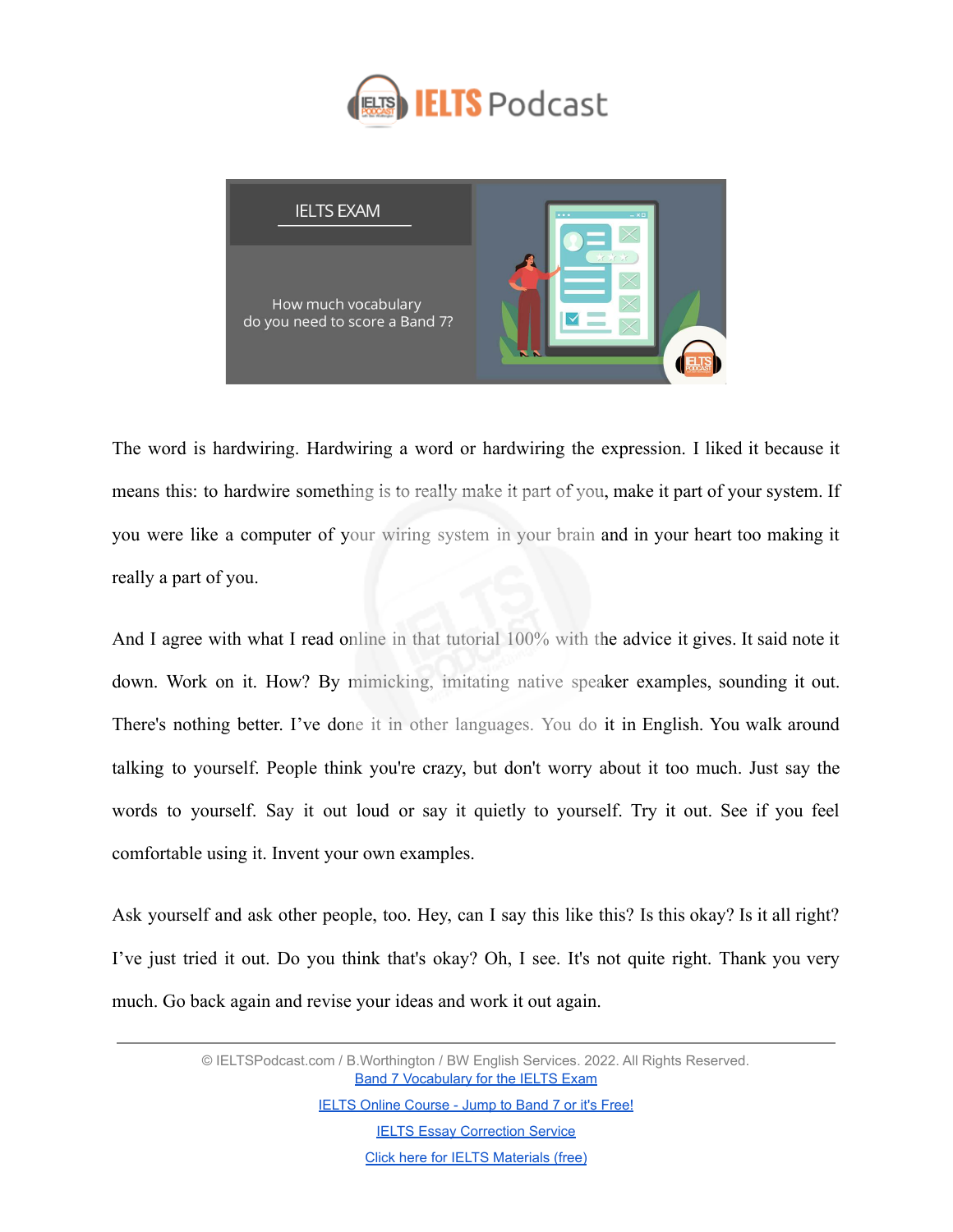



Obviously, we're not always going to get it right. I can't remember who it was, but ages ago, I read someone who said you shall know a word from the company it keeps. In other words, collocations, strong associations of words together are so very very important as well as what we call register.

What does that mean? It means how an expression or word might be used in a formal situation or in an informal situation. It might be very general or it might be restricted to a particular case. Going back to my example of run, for example, obviously in an IELTS essay, it would probably not be appropriate to write although the grammar here is perfect, but the expression is a little bit informal.

Let's imagine we're discussing crime and punishment and rehabilitation of criminals and you write this sentence: There is always the danger that prisoners allowed to spend time at home during the weekends might do a runner. It's perfect up to that thing might do a runner. All you really mean is that they might escape, not go back to prison or whatever, but do a runner is

> © IELTSPodcast.com / B.Worthington / BW English Services. 2022. All Rights Reserved. **[Band 7 Vocabulary for the IELTS Exam](https://www.ieltspodcast.com/audio-tutorials/band-7-vocabulary-ielts-exam/?utm_source=blog_transcript&utm_medium=weekly&utm_term=&utm_content=&utm_campaign=post552)**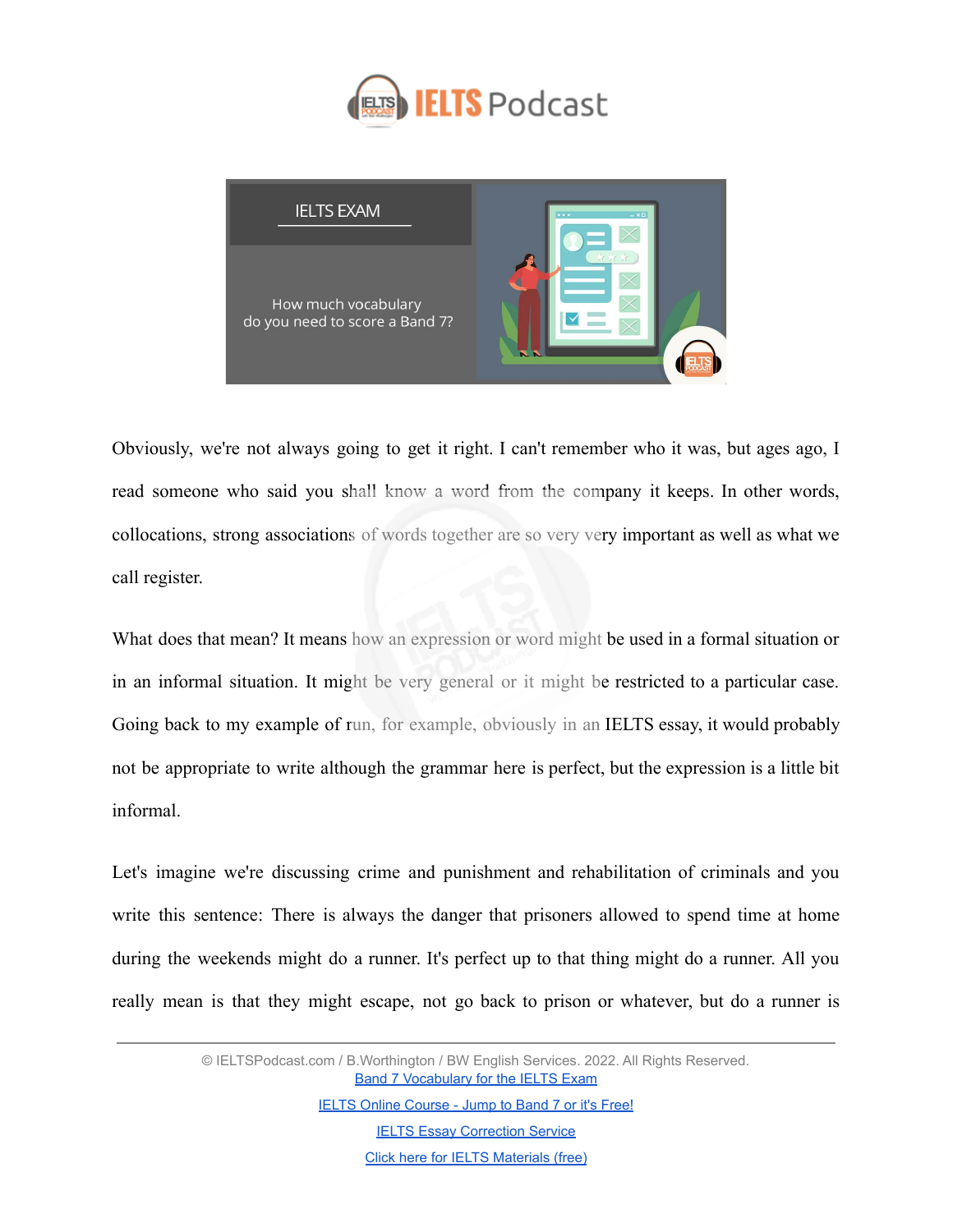



totally kind of or I'll say it to you street language. We don't write it down. We say it and not many people say it anyway. I don't think I've ever said it myself before until today.

So, in the speaking test maybe. Let's think in the speaking test. Maybe I'm talking about a topic describe a time when your mobile or cell phone was really useful to you. I've seen that a long time ago when I was still an examiner. I'm an ex-IELTS examiner.

And if someone said to me well, I was driving back to the city late at night when I noticed the petrol or the gasoline gauge in my car was really low. I was running out of petrol and I couldn't see a petrol station anywhere. So luckily, in fact I knew someone who lived nearby, so I got up my phone and I called them up and end of problems.

So, yes. I was running out of petrol. Running low, running out, running low, running out of, when something just goes. Running out of time. I don't know if we're running out of time. I don't

> © IELTSPodcast.com / B.Worthington / BW English Services. 2022. All Rights Reserved. **[Band 7 Vocabulary for the IELTS Exam](https://www.ieltspodcast.com/audio-tutorials/band-7-vocabulary-ielts-exam/?utm_source=blog_transcript&utm_medium=weekly&utm_term=&utm_content=&utm_campaign=post552)**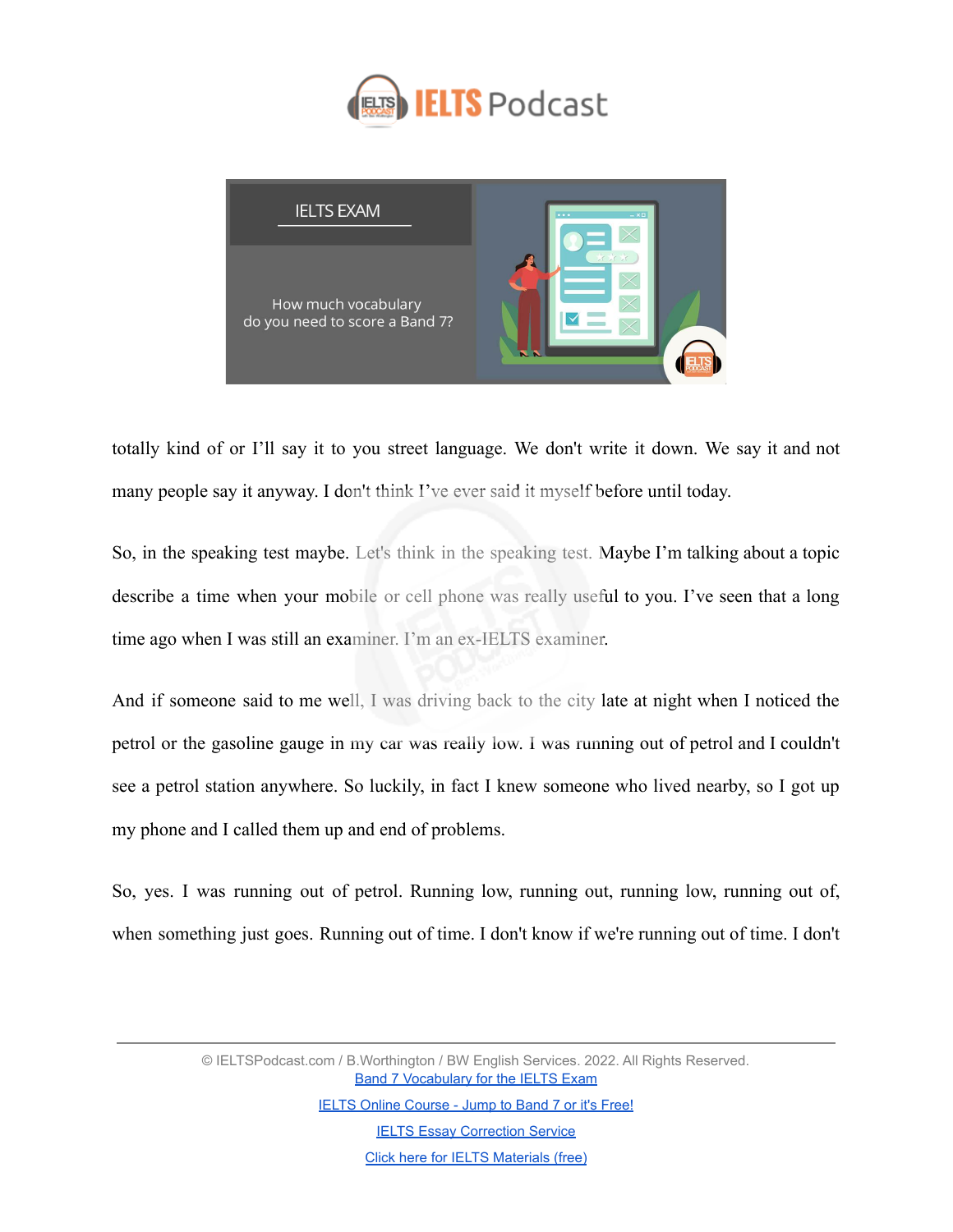



know how long I've been talking. We'll be stopping in a minute. It's a possible topic to use of course in that context in a speaking test a colloquial expression, a phrasal verb perfectly.

So, those are two examples of what we call register. Informal context: speaking perhaps, formal context: IELTS Writing Task 2 exam.

Okay. Before I go, let's remember one or two key points here. 1) Seriously folks, I guess there's no real sense in worrying about how many words we know and how many words we need. There's always room of course for more words. Words, even simple words. Run, for example can have lots of meanings and be used in different contexts. We may not ever know all of these meanings and contexts, but we should be familiar with the main or more common ones.

And to make new words part of us, to hardwire them, we have to work at it and most people agree about how to do that. The notebook, the reading, the noting down, the coming back, the listening, to be curious, to be interested in words. Make it fun.

> © IELTSPodcast.com / B.Worthington / BW English Services. 2022. All Rights Reserved. **[Band 7 Vocabulary for the IELTS Exam](https://www.ieltspodcast.com/audio-tutorials/band-7-vocabulary-ielts-exam/?utm_source=blog_transcript&utm_medium=weekly&utm_term=&utm_content=&utm_campaign=post552)**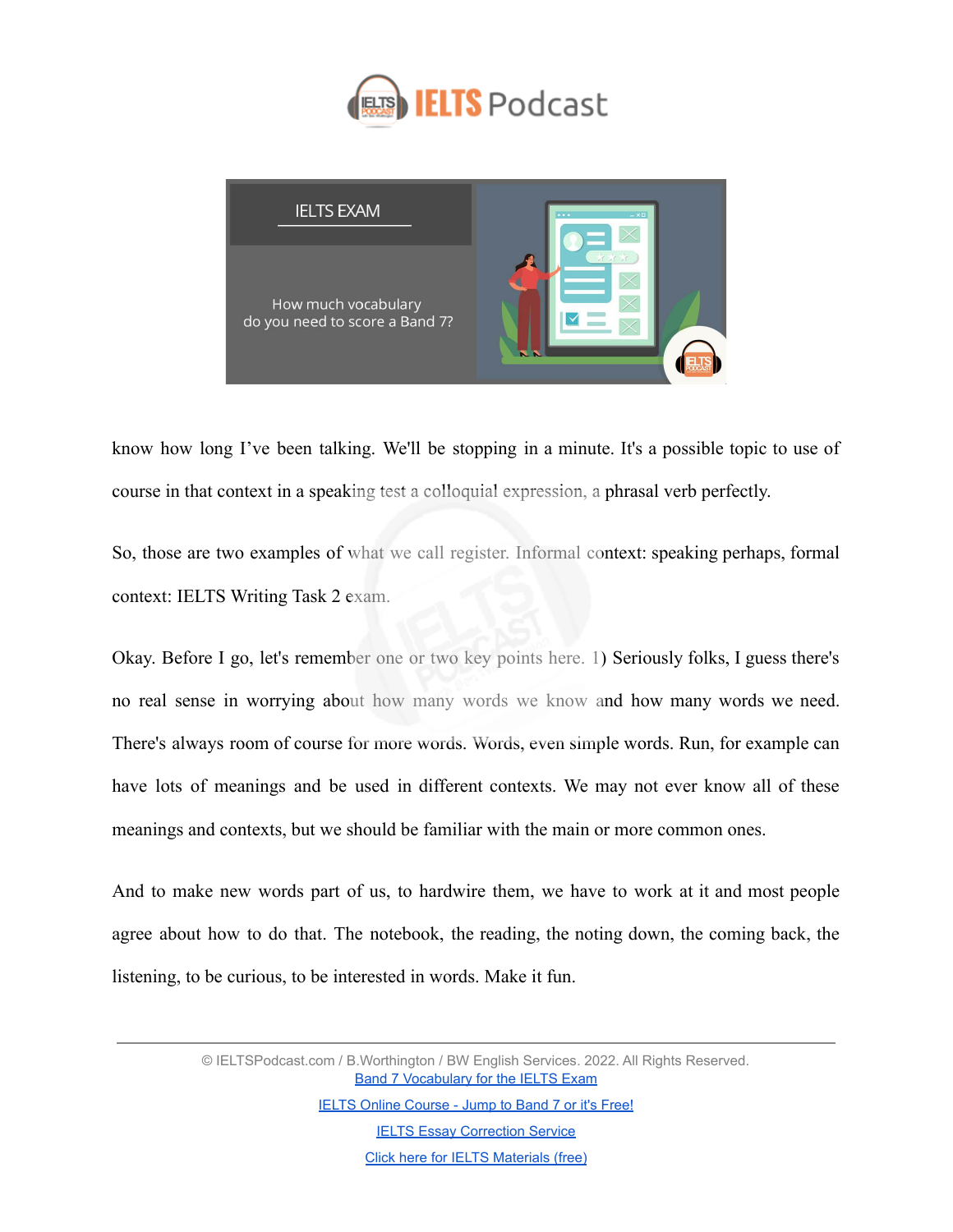



Even using dictionaries which I haven't talked about much today, but I tell you online dictionaries some of them have very good information about words. Try it out. If you like it, that's great. If you don't, I'm sorry, but try it out at least, okay?

So, something that you really need of course in all of these things is practice, practice, and practice. A good old-fashioned and trusted way is to write a word, its grammar, and its meaning to on a card. We call those things flash cards. It's from learning languages from 50 years ago. On one side of the card, I write the meaning of the word-- the word itself, its meaning, its grammar, is it a verb, is it an adjective, is it a verb and a noun, whatever.

On the other side, on the reverse side of the card I write an example or two of the word in context. He did a runner, for example, leaving a blank space omitting the word itself or the expression itself. Later on, later on every week, every day, every month, every once in a while you can test yourself.

> © IELTSPodcast.com / B.Worthington / BW English Services. 2022. All Rights Reserved. **[Band 7 Vocabulary for the IELTS Exam](https://www.ieltspodcast.com/audio-tutorials/band-7-vocabulary-ielts-exam/?utm_source=blog_transcript&utm_medium=weekly&utm_term=&utm_content=&utm_campaign=post552)**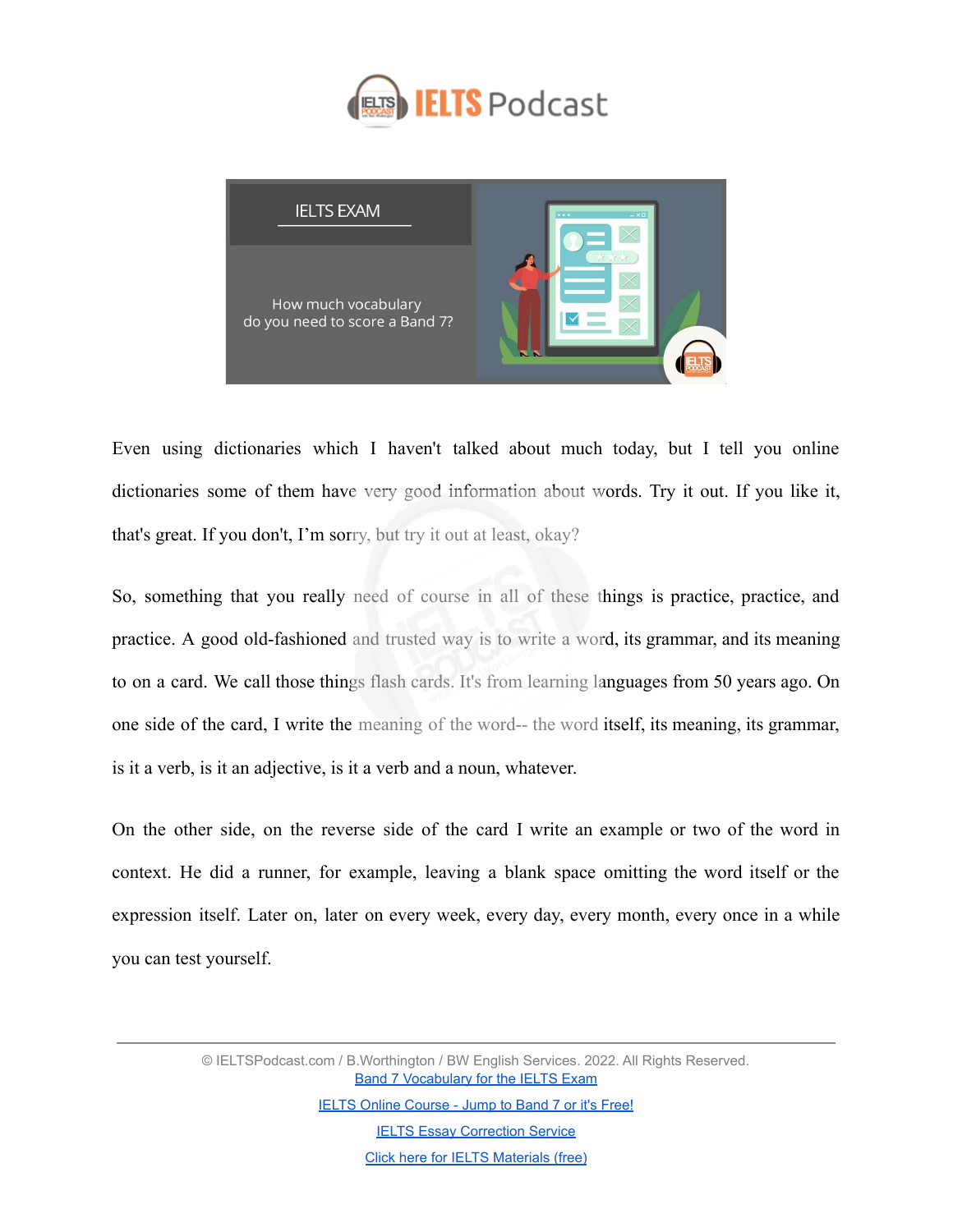



Look at the word and think of the example. Turn it over. Was your example a good example? Does it fit the examples you already have or did you remember the example word for word? On another day or on another occasion, do the opposite. Read the examples and think what's this word or what's this expression here? Oh yeah. And then turn over the card and check your answer. Simple way.

Keep it going. Always come back to the word. You cannot just look at a word-- well, you can, but it's very rare I think-- look at a word once and always remember it. You've got to come back to it. You've got to feel it and come back to it many, many times. I think someone said-- I don't know-- why years ago you've got to see or be familiar with the word at least 7 times before it becomes part of you. I don't know if it's 7 times, but that's just another number we can think about, okay?

Okay. I'll be talking to you again I think about this topic of vocabulary. I've got a few more things I'd like to say about it. In the meantime, keep studying and don't forget as Ben always

> © IELTSPodcast.com / B.Worthington / BW English Services. 2022. All Rights Reserved. **[Band 7 Vocabulary for the IELTS Exam](https://www.ieltspodcast.com/audio-tutorials/band-7-vocabulary-ielts-exam/?utm_source=blog_transcript&utm_medium=weekly&utm_term=&utm_content=&utm_campaign=post552)**